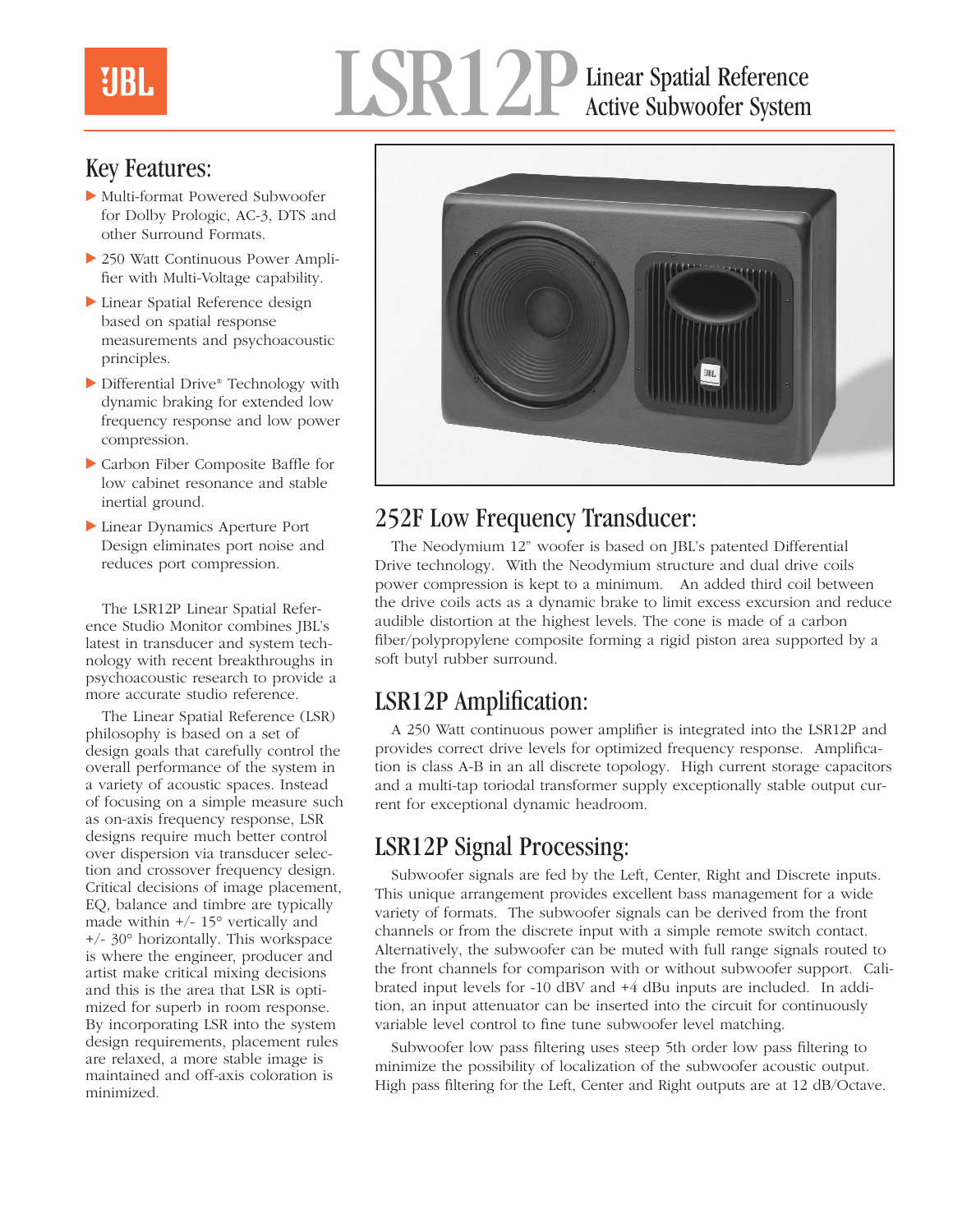#### LSR12P User Controls:

There are six dip switches that allow the user to optimize the LSR12P's performance. The first three switch settings adjust the calibration level of the Left, Center and Right Inputs. These inputs default to -10 dBv when all three switches are off. A signal to any of the three main inputs will drive the output level of the LSR12P to 96 dB SPL A weighted at 1 meter. Putting switch one on will insert a variable attenuator into the circuit which allows this level to be trimmed from 0 to -13 dB from the nominal input level.

If +4 dBu nominal input is desired, moving switch two up will change the input sensitivity to a nominal +4 dBu for 96 dBA SPL at 1 meter. Switch three adjusts the Nominal Level to +8 dB for the reference level output. With both switch two and three in the on position, a 12 dB nominal input is required to reach the 96 dBA SPL output. Switch one can be inserted with any of these switch settings to allow fine tuning of levels.



#### LSR12P Boundary Compensation:

Switch four inverts the signal polarity of the subwoofer feed. This is used to correct for placement mismatch between the subwoofer and satellite spacing. Due to the varied placement options available in modern control room environments, it is suggested that this switch be adjusted after the final placement of the woofer is determined.

Switches five and six adjust the low frequency spectrum to compensate for boundary effects when a subwoofer is placed against walls or corners. Switch five reduces the output level below 50 Hz by 2 dB. Switch six reduces the output level below 50 Hz by 4 dB.

#### Discrete and Bypass Operation:

A 1/4" jack is included on the back panel which allows remote control bypass of the subwoofer and selection of the discrete input. Shorting the Tip and Sleeve of the jack will remove the high pass filtering from the Left, Center and Right outputs and sources the subwoofer feed from the discrete input.

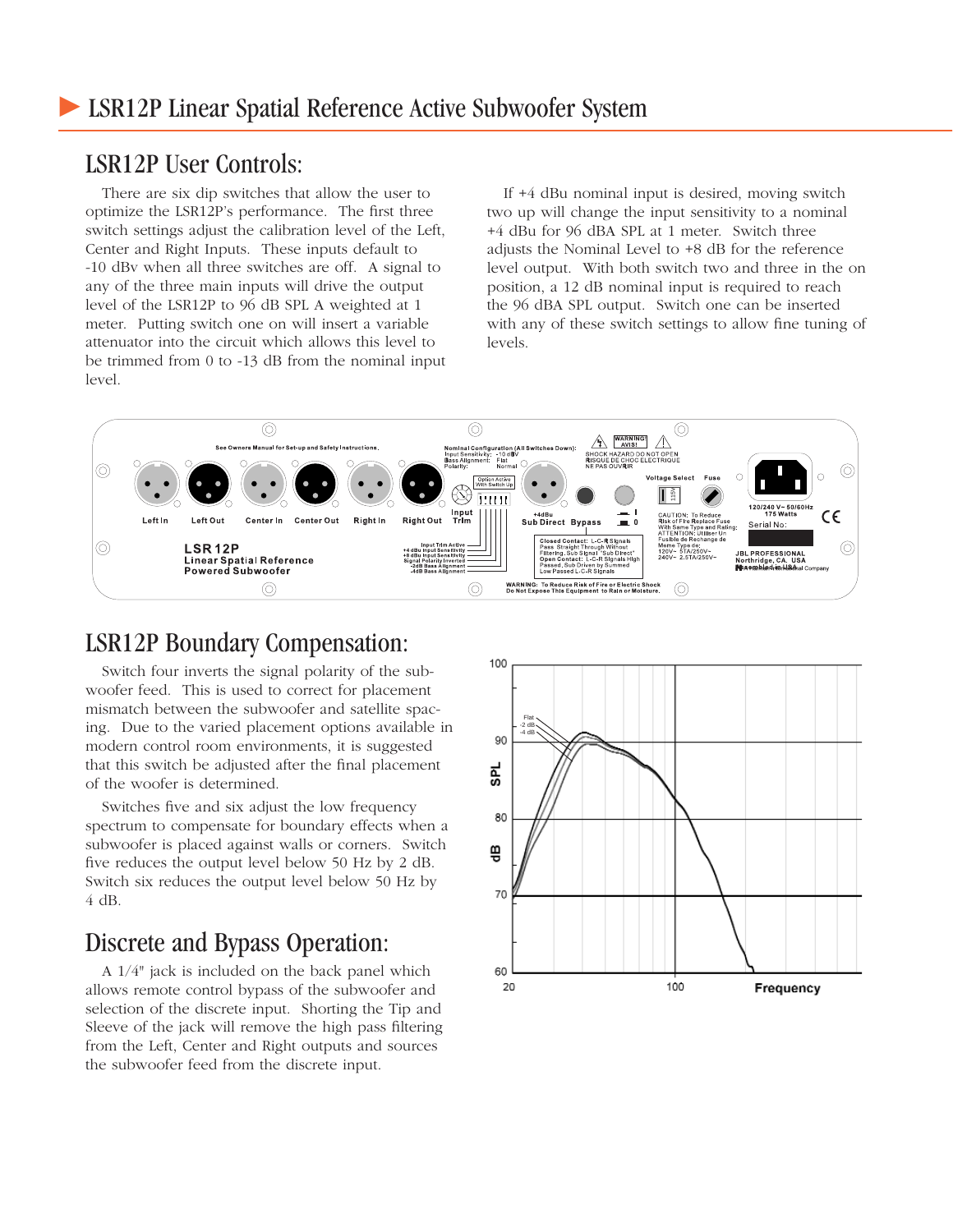#### Specifications:

#### System:

| әумеш.                                             |                                                        |
|----------------------------------------------------|--------------------------------------------------------|
| Frequency Response (-6 dB) :                       | $28$ Hz - $80$ Hz <sup>1</sup>                         |
| Low Frequency Extension:                           | User controls set to default                           |
| $-3$ dB:                                           | 34 Hz                                                  |
| $-10$ dB:                                          | 26 Hz                                                  |
| Enclosure resonance frequency:                     | 28 Hz                                                  |
| Low - High Frequency Crossover:                    | 80 Hz (4th order electroacoustic Linkwitz-Riley)       |
| Distortion, 96 dB SPL / 1m:                        |                                                        |
| Low Frequency $(< 80$ Hz):                         |                                                        |
| 2nd Harmonic:                                      | ${<}2\%$                                               |
| 3rd Harmonic:                                      | ${<}1\%$                                               |
| Maximum Continuous SPL:                            | >112 dB SPL / 1 m(35 Hz - 80 Hz)                       |
| Maximum Peak SPL:                                  | >115 dB SPL / 1 m (35 Hz - 80 Hz)                      |
| Calibrated Input Sensitivity:                      |                                                        |
| $XLR$ , $+4$ dBu:                                  | 96 dB/1 m                                              |
| XLR, -10 dBV:                                      | 96 dB/1 m                                              |
| Power Non-Linearity (20 Hz - 200 Hz):              |                                                        |
| 30 watts<br>100 watts:                             | $< 0.4$ dB                                             |
|                                                    | $< 1.0 \text{ dB}$                                     |
| Power/Clip/Bypass Indications:                     | Green LED - Normal Operation                           |
|                                                    | Amber LED - Bypass Mode<br>Red LED - Limiter Activated |
| Amplifier:                                         |                                                        |
|                                                    | Class A-B, All Discrete                                |
| Low Frequency Topology:<br>Sine Wave Power Rating: | 260 Watts (<0.5% THD into rated impedance)             |
| THD+N, $1/2$ power:                                | < 0.05%                                                |
| AC Input Voltage:                                  | 115/230 VAC, 50/60 Hz (User Selectable)                |
| AC Input Voltage Operating Range:                  | $+/- 15%$                                              |
| AC Input Connector:                                | IEC                                                    |
| Self Generated Noise Level:                        | <10 dBA SPL/1 m                                        |
| Transducers:                                       |                                                        |
| Low Frequency Model:                               | 252F                                                   |
| Diameter:                                          | 300 mm (12 in.)                                        |
| Voice Coil:                                        | 50 mm (2 in.) Differential Drive                       |
|                                                    | with Dynamic Braking Coil                              |
| Magnet Type:                                       | Neodymium with integral heat sink                      |
| Cone Type:                                         | Carbon Fiber Composite                                 |
| Impedance:                                         | 2 ohm                                                  |
| User Controls:                                     |                                                        |
| Low Frequency Control $(< 50$ Hz)                  | $+2$ dB, 0 dB, $-2$ dB                                 |
| Left, Center and Right Inputs:                     | XLR Balanced (-10 dBv/+4 dBu Nominal, Pin 2 Hot)       |
| Discrete Input:                                    | XLR Balanced (+4 dBu Nominal, Pin 2 Hot)               |
| Calibrated Input Level <sup>1</sup> :              | $-10$ dBv, $+4$ dBu, $+8$ dBu                          |
| Variable Input Attenuation <sup>1</sup> :          | $0 - 13$ dB                                            |
| Left, Center and Right Outputs:                    | XLR Balanced (-10 dBv/+4 dBu Nominal, Pin 2 Hot)       |
| Output High Pass Filters <sup>2</sup> :            | 80 Hz 2nd Order Bessel (Selectable to Full Range)      |
| Polarity Adjustment:                               | Normal or Inverted                                     |
| Remote Bypass Connector:                           | 1/4" Tip/Sleeve Jack                                   |
|                                                    |                                                        |
| Physical:                                          |                                                        |
| Finish:                                            | Black, Low-Gloss, "Sand Texture"                       |
| Baffle Material:                                   | Carbon Fiber Composite                                 |
| Enclosure Volume (net):                            | 50 liter (1.8 cu. ft.)                                 |
| Net Weight:                                        | 22.7 kg (50 lbs)                                       |
| Dimensions (WxHxD):                                | 63.5 x 39.4 x 29.2 cm (25.0 x 15.5 x 11.5 in.)         |

#### Amplitude contribution with LSR12P and 28P







#### Notes:

#### 1 Left, Center and Right Inputs

2 Produces Quasi-fourth order Linkwitz-Riley Acoustic High pass alignment when used with LSR28P or LSR32.

All measurements unless otherwise stated made anechoically in a  $4\pi$  environment at 2 meters and referenced to 1 meter by the inverse square law.

The reference measurement microphone position is located perpendicular to the upper edge of the center of woofer trim ring.

Acoustic Loading provided by the listening room will increase maximum SPL capabili-ties and low frequency bass extension as compared to stated anechoic values.

Distortion measurements performed with the input voltage necessary to produce the<br>stated "A" weighted SPL level at the stated measurement distance. Distortion figures<br>refer to the maximum distortion measured in any 1/10th ed frequency range.

JBL continually engages in research related to produce improvement. New materials, production methods, and design refinements are introduced into existing products without notice as a routine expression of that philosophy.